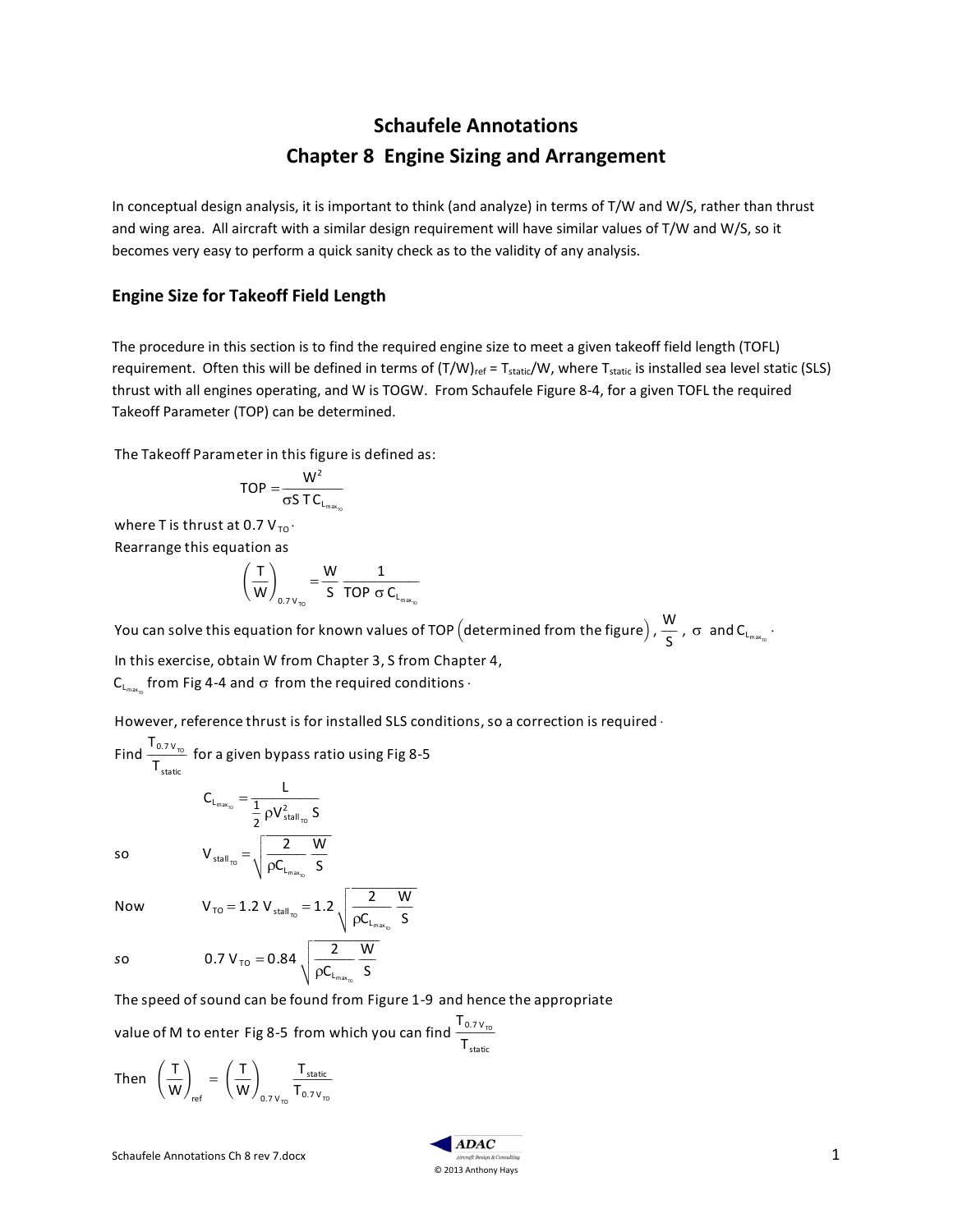Schaufele Fig 8-6 shows that when the Mach number is zero the value of Thrust/T<sub>static</sub> is about 97%. That suggests that the static thrust as defined in this figure is the uninstalled static thrust. The value of reference thrust in all calculations in this book is installed static thrust. All curves in the figure should have a value of 1.0 when the Mach number is zero. Figure 8.1 is a better representation of thrust as a function of Mach number and bypass ratio ( $\lambda$  in this figure) for which the reference thrust is the installed static thrust. Fortunately for a BPR = 6 and M = 0.2 (which is a typical value for 0.7  $V_{TO}$ ) Schaufele Fig. 8-5 and the figure below match reasonably closely.



Figure 8.1 Takeoff Thrust Ratio

## **Engine Size for Operational Rate of Climb**

Schaufele assumes that at the top of climb the aircraft is flying at its cruise speed, and cruise L/D. In equations (8-6) and (8-10), use the cruise L/D that you have estimated (using Fig. 3-8, 3-9 or other method). It must be assumed that values of cruise L/D in Fig. 3-8 and 3-9 are at  $(M^*L/D)_{max}$  in which case you can use these values directly. If you have a drag polar, you can find the value of (L/D)<sub>max</sub> and assume that:

$$
\left(\frac{L}{D}\right)_{\text{cruise}} = 0.866 \left(\frac{L}{D}\right)_{\text{max}}
$$

Equation (8-6) may be written as

$$
\left(\frac{T}{W}\right)_{\text{maxclimb}} = \frac{R/C_{\text{MIN REG/D}}}{V \times K.E. Factor} + \frac{1}{\left(\frac{L}{D}\right)_{\text{cruise}}}
$$

As stated in the text, the value of R/C<sub>MIN REQ'D</sub> is usually 300 ft/min (or 50 ft/sec), V is the cruise speed in ft/sec and the appropriate K.E. Factor is obtained from Fig. 8-6. Note that the K.E. Factor for climb at constant Mach number

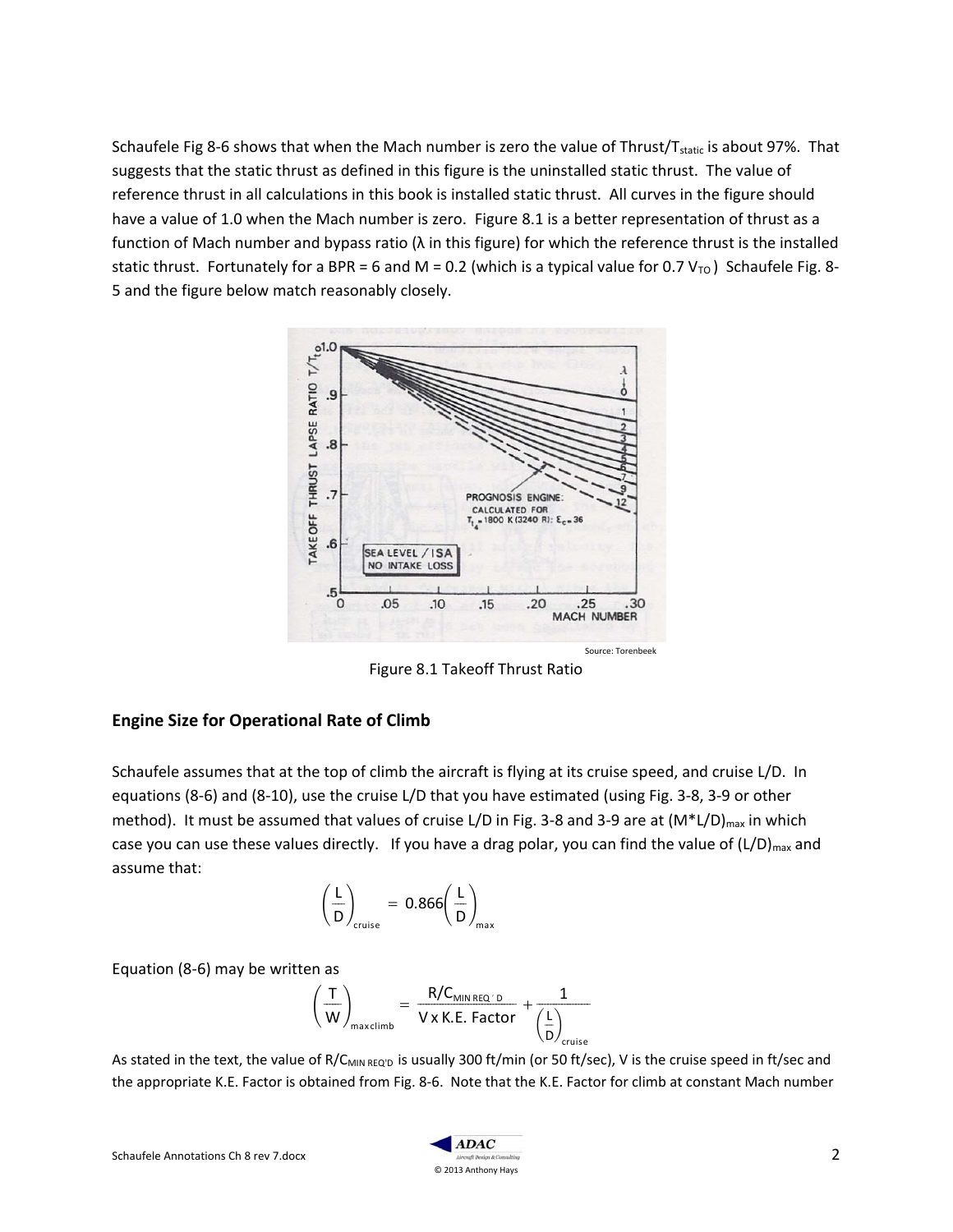applies only below 36,089 ft. Above that altitude the speed of sound is constant with altitude, and the K.E. Factor is unity. As stated on page 189, for conservatism the weight at top of climb is taken as the TOGW.

As in the previous section, the value of  $(T/W)_{\text{max clim}}$  must be converted to the sea level static thrust condition. This is done in a two-step procedure. First, find the value of  $(T_{max~climb}/T_{max~cruis})$  from Schaufele Fig 8-8, then find the value of  $(T_{max\,criise}/T_{SLST})$  from Figs. 8-9 to 8-11. Modifying Schaufele Eq. (8-7), we can write:

$$
\left(\frac{T}{W}\right)_{\textrm{ref}} = \left(\frac{T}{W}\right)_{\textrm{maxclimb}} \times \frac{T_{\textrm{maxclimb}}}{T_{\textrm{maxclimb}}} \times \frac{T_{\textrm{SLST}}}{T_{\textrm{maxclimb}}} = \left(\frac{T}{W}\right)_{\textrm{maxclimb}} \times \frac{1}{\left(T_{\textrm{maxclimb}}/T_{\textrm{maxcruise}}\right)} \times \frac{1}{\left(T_{\textrm{maxcruise}}/T_{\textrm{SLST}}\right)}
$$

## **Selection of Thrust/Weight Ratio**

Select the greater of the values of thrust/weight for the three conditions:

- Takeoff Field Length
- Operational Rate of Climb
- **•** Initial Cruise

Typical values of  $(T/W)_{SLS}$  are

- Four engines: 0.20 0.28
- Three engines: 0.24 0.32
- Twin engines: 0.28 0.40 (lower value for large twins, higher value for bizjets)

If the thrust requirement is determined by the TOFL, then a shorter TOFL will require a higher  $(T/W)_{SLS}$ , and vice versa. A twin engine transport with a long TOFL may have lower  $(T/W)_{SLS}$  than described above (such as the B.787). Other exceptions may occur if the engine is flat-rated (i.e., thrust limited) at the static condition.

Thrust is the thrust of all engines at sea level static condition, installed, and weight is the maximum takeoff gross weight. There are also exceptions to this rule: some Boeing programs have used the reference thrust at 0.7  $V_{\text{TO}}$ , as is used in Fig. 8-4. The definition of TOGW is usually ramp weight, but may be at brake release. The difference is small, but some fuel is consumed between the ramp and the start of takeoff roll.

### **Engine Placement**

Smaller transport airplanes (below about 150 passengers) may operate into airports without an enclosed jetway (or at least these gates are reserved for larger aircraft), so there is a requirement for airstairs (passenger boarding stairs carried by the aircraft). Engines are usually mounted on the aft fuselage and the shorter landing gear results in airstairs of a manageable length. Increased structural weight due to loss of wing root bending relief has to be accepted. Business jets have a similar requirement, and almost all (except for the Honda Jet) have engines mounted on the rear fuselage.

Transport airplanes above 150 passengers almost always operate into gates with jetways, and engines are mounted on the wing.

Advantages and disadvantages of rear-fuselage-mounted engines may be summarized as follows:

Advantages: